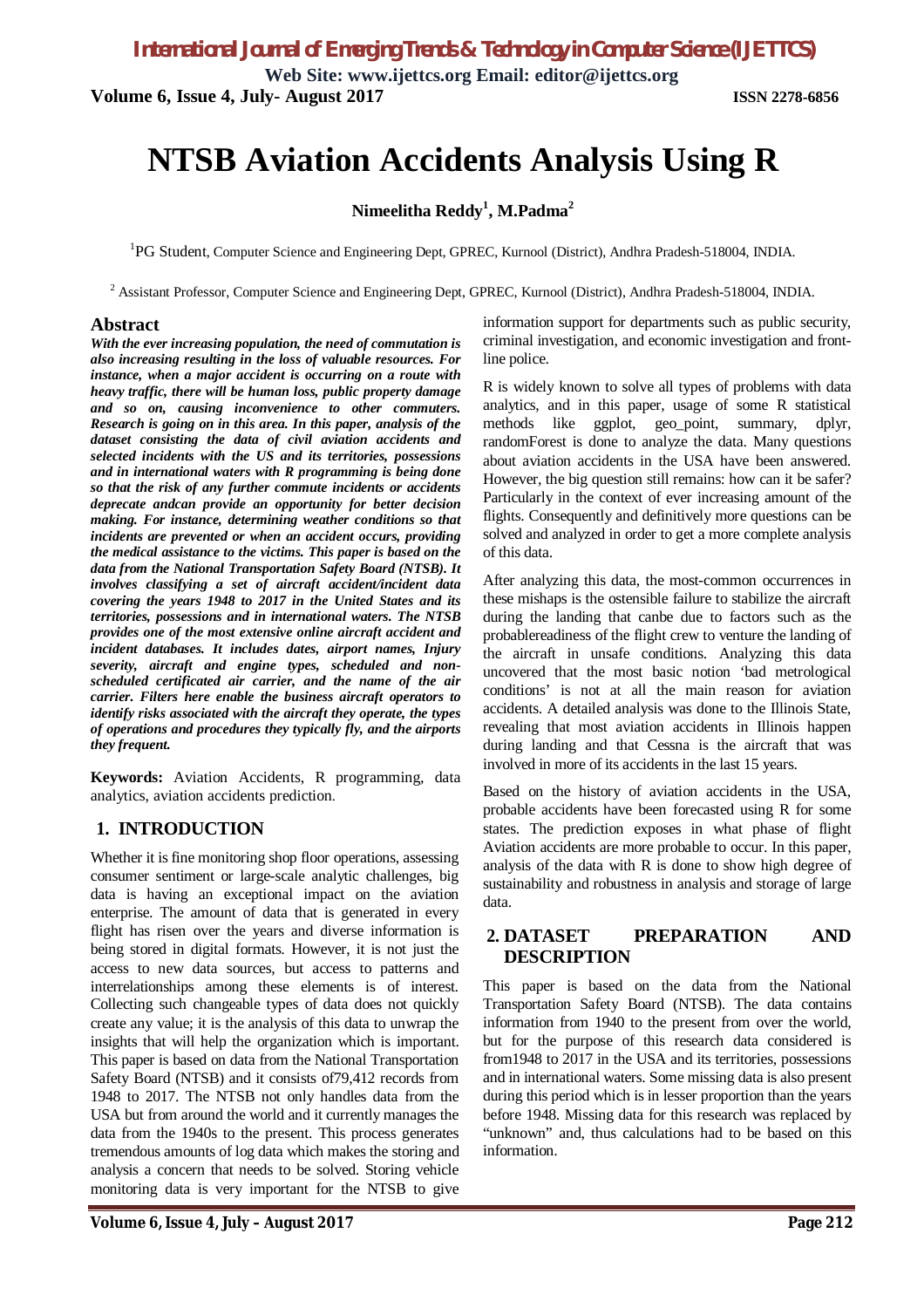**Web Site: www.ijettcs.org Email: editor@ijettcs.org**

## **Volume 6, Issue 4, July- August 2017 ISSN 2278-6856**

#### **1. Attributes**

The data set has 32 attributes, in which few of them may not be required as those are generic fields and few of them not having proper data.

#### **2. Data Analysis**

# **3. RELATED WORK**

Modeling studies have employed different statistical techniques to unravel the complexity of interactions between distributions and environmental factors. Those include Generalized Linear Models, especially Logistic Multiple Regression (LMR); Generalized Additive Models (GAM) and Classification and Regression Trees (CART, also known as Regression Tree Analysis, RTA).

#### **A.Statistical methods**

Methods used in predictive Modeling consist of two main types: global parametric and local non-parametric. Global parametric models use a strategy of global variable selection. Each variable enters the model as 'a whole' to explain its contribution to the response. This strategy is clearly inappropriate when the hypothesis is that variables interact in a non-homogeneous way across their range of values. However, global techniques are still appropriate for small data sets where the analyst is forced to use parametric Modeling techniques because all points will influence almost every aspect of the model. GLM and LMR have several important disadvantages. Ecologists frequently assume a unimodal and symmetric response to gradients, which real life obstinately tends to refute. Such multi-modal or skewed distributions are sometimes dealt with using high-order polynomial functions, but this strategy heavily increases the risk of over-fitting – finding patterns that only apply to the training data – creating models that work almost perfectly with original data but have poor predictive ability with new data.

Secondly, in GLM the relationships between response and predictors are assumed to be linear, when real-world effects are generally more complex. Our hypothesis is that in Modeling organism/communities distributions, response is related to predictor variables in a non-linear and local fashion. Local nonparametric models are suitable under such a hypothesis as they use a strategy of local variable selection and reduction, and are flexible enough to allow non-linear relationships. From this type we have tested CART and MARS. Classification and Regression Trees(CART)[4] is a rule based method that generates a binary tree through binary recursive partitioning, a process that splits a node based on yes/no answers about the values of the predictors. Each split is based on a single variable. Some variables may be used many times while others may not be used at all. The rule generated at each step maximizes the class purity within each of the two resulting subsets. Each subset is split further based on entirely different relationships. CART builds an overgrown tree based on the node purity criterion that is later pruned back via cross-validation to avoid over-fitting. The main drawback of CART models, when used to predict organism distributions, is that with more than just a handful of predictor variables or cases to classify, the generated models can be extremely complex and difficult to interpret, generating a tree with 510 nodes for just ten predictors. In the present study, the optimal tree obtained for the Fagus data set (103 181 cases) has 1726 terminal nodes! Such complexity makes the tree impossible to interpret, whereas in many studies interpretability is a key issue. Moreover, implementation of such a tree within GIS is unworkable.

Prediction maps are often a required outcome of Modeling, and this shortcoming affects the use of CART when complexity grows beyond a reasonable limit. Multivariate Adaptive Regression Splines (MARS) is a relatively novel technique that combines classical linear regression, mathematical construction of splines and binary recursive partitioning to produce a local model where relationships between response and predictors are either linear or nonlinear. To do this, MARS approximates the underlying function through a set of adaptive piecewise linear regressions termed basis functions (BF). A model which clearly over fits the data is produced first. In subsequent steps, knots that contribute least to the efficiency of the model are discarded by backwards pruning steps. The best model is selected via cross-validation, a process that applies a penalty to each term (knot) added to the model to keep low complexity values

Another key improvement of MARS over global parametric models is the way it deals with interactions. In local Modeling, interactions can no longer be treated as global. MARS considers interactions not between the original predictors, but between the sub-regions of every basis function generated. A particular sub-region of a given basis function can interact with a particular sub region of another basis function, but other regions of these basis functions might display none or a different interaction pattern.

Most statistical techniques perform poorly with high dimensionality, a problem that in predictive Modeling literature is usually circumvented by limiting the number of variables employed through a priori selection, which is not always biologically warranted, or by eliminating the interactions from the model.

So, In this paper, to analyze the aviation data[16], we are using liner statistical methods. It will predict aviation accidents during a specific phase of flight. Visualization utilities are used in this paper to visualize the difference between injured and uninjured persons in aviation accidents from 1948 to 2017

This algorithm includes various steps like Data preprocessing, data clustering with K means algorithm and then performing some mining rules and finally association rules. So the rest of paper describes how implementation of the R scripts is being used for analyzing this huge NTSB data.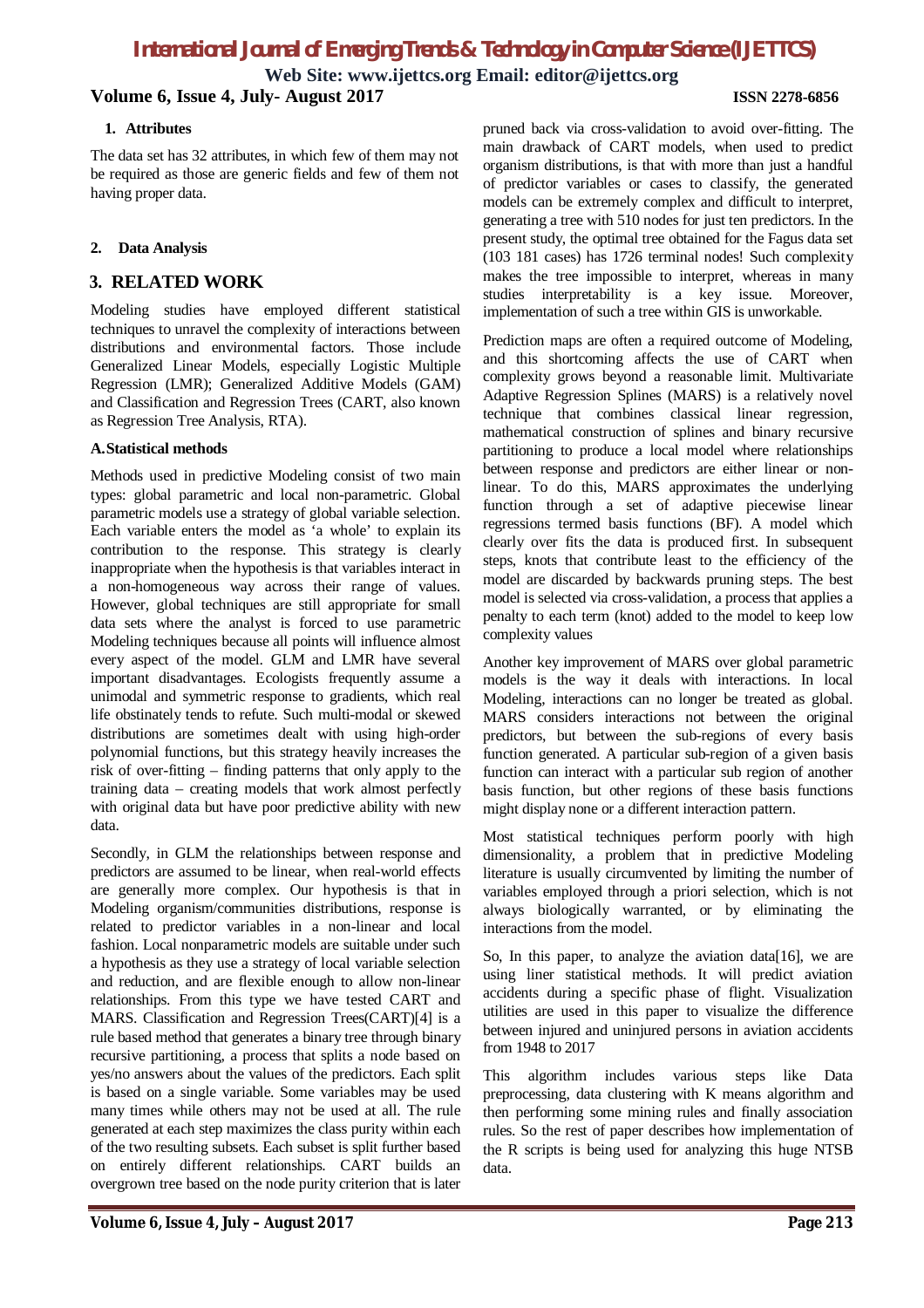**Web Site: www.ijettcs.org Email: editor@ijettcs.org Volume 6, Issue 4, July- August 2017 ISSN 2278-6856**

#### **B.Data Preprocessing**

The data set used in this project is obtained through NTSB (National Transportation Safety Board) as shown in Fig.2, it has 33 attributes

The time span of the available aviation accident data sets ranges from the year 1948 up to 2017. The data set is comprised of 79,412 accident records described using 32 attributes.

Some attributes of the data set are irrelevant for the purpose of this study and many attributes also presented duplicated data or invalid records, thus a step of data cleansing was required before using the data set.

| $>$ names (df)                                       |                         |                        |
|------------------------------------------------------|-------------------------|------------------------|
| [1] "Event.Id"                                       | "Investigation.Type"    | "Accident.Number"      |
| [4] "Event.Date"                                     | "Location"              | "Country"              |
| [7] "Latitude"                                       | "Longitude"             | "Airport.Code"         |
| [10] "Airport.Name"                                  | "Injury.Severity"       | "Aircraft.Damage"      |
| [13] "Aircraft.Category"                             | "Registration.Number"   | "Make"                 |
| [16] "Model"                                         | "Amateur.Built"         | "Number.of.Engines"    |
| [19] "Engine.Type"                                   | "FAR.Description"       | "Schedule"             |
| [22] "Purpose.of.Flight"                             | "Air.Carrier"           | "Total.Fatal.Injuries" |
| [25] "Total.Serious.Injuries" "Total.Minor.Injuries" |                         | "Total.Uninjured"      |
| [28] "Weather.Condition"                             | "Broad.Phase.of.Flight" | "Report.Status"        |
| [31] "Publication.Date"                              | "geo point"             |                        |
|                                                      |                         |                        |

**Figure 12:** NTSB data analysis algorithm and flow

#### > summary (df)

| Event.Id                                                             |                                             | Investigation.Type Accident.Number Event.Date |        |
|----------------------------------------------------------------------|---------------------------------------------|-----------------------------------------------|--------|
| 20001212X19172: 3                                                    |                                             | Accident:76235 ANC14LA035: 2 5/16/1982: 25    |        |
| 20001214X45071; 3                                                    |                                             | Incident: 3177 ANC15LA037: 2 6/30/1984: 25    |        |
| 20100204X45658: 3                                                    |                                             | ANC16CA056: 2 7/8/2000: 25                    |        |
| 20101022X34140; 3                                                    |                                             | ANC16FA001: 2 5/17/1986: 24                   |        |
| 20001204X00086: 2                                                    |                                             | CEN14FA230: 2 6/5/1983: 24                    |        |
| 20001205X00276: 2                                                    |                                             | CEN14LA476: 2 8/25/1984: 24                   |        |
| (Other) :79396                                                       |                                             | (Other) :79400 (Other) :79265                 |        |
|                                                                      | Location Country Latitude Longitude         |                                               |        |
| ANCHORAGE, AK : 372 United States : 74851 Min. :-78.02 Min. :-178.68 |                                             |                                               |        |
| MIAMI, FL : 185                                                      |                                             | : 507 1st Qu.: 33.38 1st Qu.:-115.02          |        |
| CHICAGO, IL : 169                                                    | Canada : 256 Median : 38.19 Median : -94.53 |                                               |        |
| ALBUQUERQUE, NM: 165 Brazil : 220 Mean : 37.70 Mean : -93.82         |                                             |                                               |        |
| HOUSTON, TX : 155 United Kingdom: 217 3rd Qu.: 42.57 3rd Qu.: -81.75 |                                             |                                               |        |
| Anchorage, AK : 141 Mexico : 210 Max. : 89.22 Max. : 177.56          |                                             |                                               |        |
| (Other) :78225 (Other) :3151 NA's :53543 NA's :53552                 |                                             |                                               |        |
| Airport.Code Airport.Name Injury.Severity Aircraft.Damage            |                                             |                                               |        |
|                                                                      | :34536 :30031 Non-Fatal:60119               |                                               | : 2414 |
| NONE : 1466 N/A : 1831 Fatal(1) : 7840 Destroyed : 17336             |                                             |                                               |        |
| PVT : 357 PRIVATE: 216                                               |                                             | Fatal(2): 4625 Minor : 2514                   |        |
| ORD : 146 Private: 173 Incident : 3177 Substantial: 57148            |                                             |                                               |        |
| APA : 142<br><b>NONE</b>                                             | : 140<br>Fatal(3) : 1453                    |                                               |        |
| (Other):42726 (Other):46996 Fatal(4): 1014                           |                                             |                                               |        |
| NA's : 39                                                            | NA's : 25 (Other) : 1184                    |                                               |        |

**Figure 13:** Aviation Accident Data set – Total Attributes



The data set also lacks detailed information about aircrafts (i.e. model, Operator), geographic location(i.e. longitude, latitude.) and victims injury severity (i.e. fatal, non fatal).

| vent Id                | Aircraft Damage            |                               |
|------------------------|----------------------------|-------------------------------|
|                        |                            | <b>Total Fatal Injuries</b>   |
| nvestigation Type      | Aircraft Category          |                               |
|                        |                            | <b>Total Serious Injuries</b> |
| <b>Accident Number</b> | <b>Registration Number</b> |                               |
| vent Date              | Make                       | <b>Total Minor Injuries</b>   |
|                        | Model                      |                               |
| ocation                | Amateur Built              | <b>Total Uninjured</b>        |
|                        |                            |                               |
| Country:               |                            | <b>Weather Condition</b>      |
| atitude                | Number of Engines          |                               |
|                        | <b>Engine Type</b>         |                               |
| ongitude               |                            | <b>Broad Phase of Flight</b>  |
|                        | <b>FAR Description</b>     | <b>Report Status</b>          |
| <b>Airport Code</b>    | Schedule                   |                               |
|                        |                            | <b>Publication Date</b>       |
| <b>Airport Name</b>    | Purpose of Flight          |                               |
| njury Severity         | Air Carrier                | geo point                     |
|                        |                            |                               |

The data set is comprised by 79,412 records of Aviation accident events that took place in the world since 1948.

The attributes of the data set can be categorized in different types:

**Geospatial Attributes:** These attributes, listed in Table I represents where the accident happened in space. They are used in this project to analyze the aviation accidents based on country.

Location, Country, Latitude, Longitude, Airport Code, Airport Name

**Relevant attributes:** These are attributes that were used to train all the predictive models presented in this project. Except the counting attributes, all attributes were preprocessed using one-hot encoding scheme (aka. one-of-K scheme). Aircraft Damage, Aircraft Category ,Registration Number ,Make ,Model ,Amateur Built ,Number of Engines ,Engine Type ,FAR Description ,Schedule ,Purpose of Flight ,Air Carrier

| > print (relevant attributes)                        |                                             |                          |
|------------------------------------------------------|---------------------------------------------|--------------------------|
| [1] "Event.Id"                                       | "Investigation.Type"                        | "Event.Date"             |
| [4] "Location"                                       | "Country"                                   | "Injury.Severity"        |
| [7] "Aircraft.Damage"                                | "Aircraft.Category"                         | "Make"                   |
| [10] "Model"                                         | "Amateur.Built"                             | "Number.of.Engines"      |
| [13] "Engine.Type"                                   | "FAR. Description"                          | "Schedule"               |
| [16] "Purpose.of.Flight"                             | "Air.Carrier"                               | "Total. Fatal. Injuries" |
| [19] "Total.Serious.Injuries" "Total.Minor.Injuries" |                                             | "Total.Uninjured"        |
| [22] "Weather.Condition"                             | "Broad. Phase. of. Flight" "Report. Status" |                          |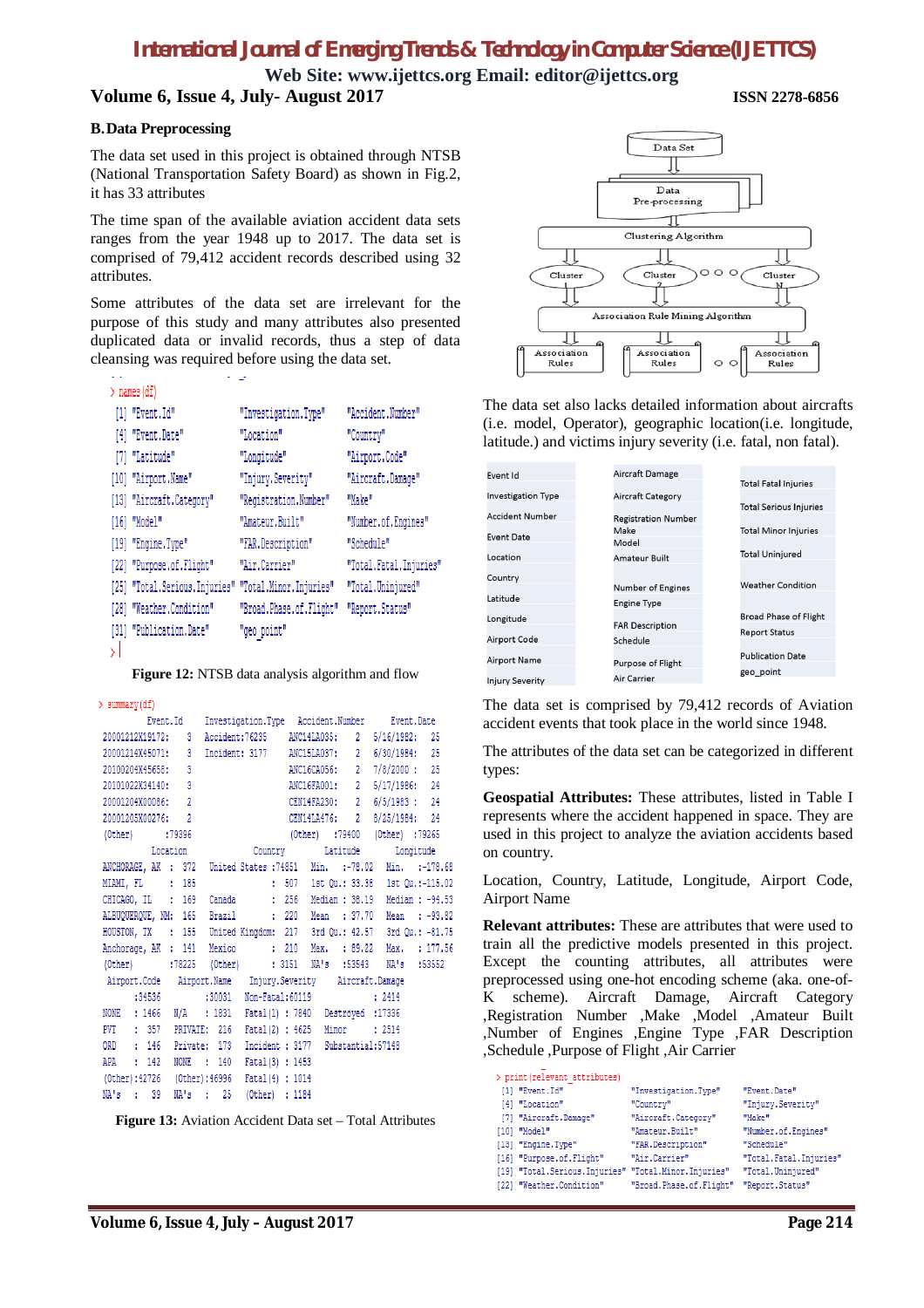**Web Site: www.ijettcs.org Email: editor@ijettcs.org**

# **Volume 6, Issue 4, July- August 2017 ISSN 2278-6856**

**Irrelevant Attributes:** These attributes are irrelevant to the analysis of factors

**Figure 14:** Irrelevant Attributes

*Target attribute:* Below attributes are used to predict the number of injured passengers based on aircraft model and weather condition.

```
> print (target attributes)
[1] "Total.Fatal.Injuries"
                             "Total.Serious.Injuries" "Total.Minor.Injuries"
[4] "Total.Uninjured"
                             "Weather.Condition"
                                                       "Broad.Phase.of.Flight"
[7] "Report.Status"
```
**Figure 5:** Target attributes

#### **C..Logic Regression**

The Logistic Regression used in this project is the Logistic Regression present in R library, which in turn uses the LIBLINEAR implementation of the Logistic Regression.

The LIBLINEAR implementation solves the following optimization problem:

$$
\min_{w} \frac{1}{2} w^T w + C \sum_{i=1}^l \xi(w; x_i, y_i)
$$

Given a set of instance-label pairs (xi, yi),  $i = 1, \ldots, 1$ where C is the penalty parameter and

ξ(w; xi, yi) is the loss function,

This for Logistic Regression is:

$$
log(1 + e^{-y_i w^T x_i})
$$

In this paper, L2 regularized Logistic Regression with the penalty C equal to 1.0 is used.

#### **D.Random Forests**

Random Forests from R Library, used as a binary classifier and also to evaluate the feature importance in order to understand which are the most important factors while predicting the Aviation Accident Risk. Random forests are a combination of tree predictors, where each tree depends on the values of a random vector sampled independently and with the same distribution for all trees in the forest. The implementation combines classifiers by averaging their probabilistic prediction, instead of letting each classifier vote for a single class. Random Forests were also used to assess injury risk and the importance of factors

A relationship between random forests and the k-nearest neighbor algorithm (k-NN) was pointed out by Lin and Jeon in 2002.[19] It turns out that both can be viewed as so-called weighted neighborhoods schemes. These are models built from a training set  $\left\{ (x_i, y_i) \right\}^n_{i=1}$  that make predictions  $y^{\wedge}$  for new points x' by looking at the

"neighborhood" of the point, formalized by a weight function W:

Here,  $W(x_i, x')$  is the non-negative weight of the i'th training point relative to the new point x' in the same tree. For any particular x', the weights for points must sum to one.

This shows that the whole forest is again a weighted neighborhood scheme, with weights that average those of the individual trees. The neighbors of x' in this interpretation are the points sharing the same leaf in any tree j. In this way, the neighborhood of x' depends in a complex way on the structure of the trees, and thus on the structure of the training set. Lin and Jeon show that the shape of the neighborhood used by a random forest adapts to the local importance of each feature.



**Figure 16:** Random forest algorithm

#### **E. K-nearest neighbors**

The K-nearest neighbors (kNN) algorithm used in this project is also from R Library, which provides both unsupervised and supervised neighbors-based learning methods.

Despite the simplicity of the algorithm, kNN has been successful in a large number of classification and regression problems.

Attribute scaling is also performed before using kNN, to ensure that the distance measure accords equal weight to each variable.

### **4. RESULTS**

In this paper, we are using below tools to analyze the NTSB data and to predict the aviation accidents.

- ggplot2: To plot heat maps with the geospatial distribution of the accidents, ggplot library is used
- dplyr: To provide data analysis, dplyr, an open source library providing high-performance, data structures and data analysis tools for R programming language.
- randomForest : This project also uses randomForest an open source Machine Learning R library for implementing Random Forest algorithm.
- summary: to get the aggregate values and summery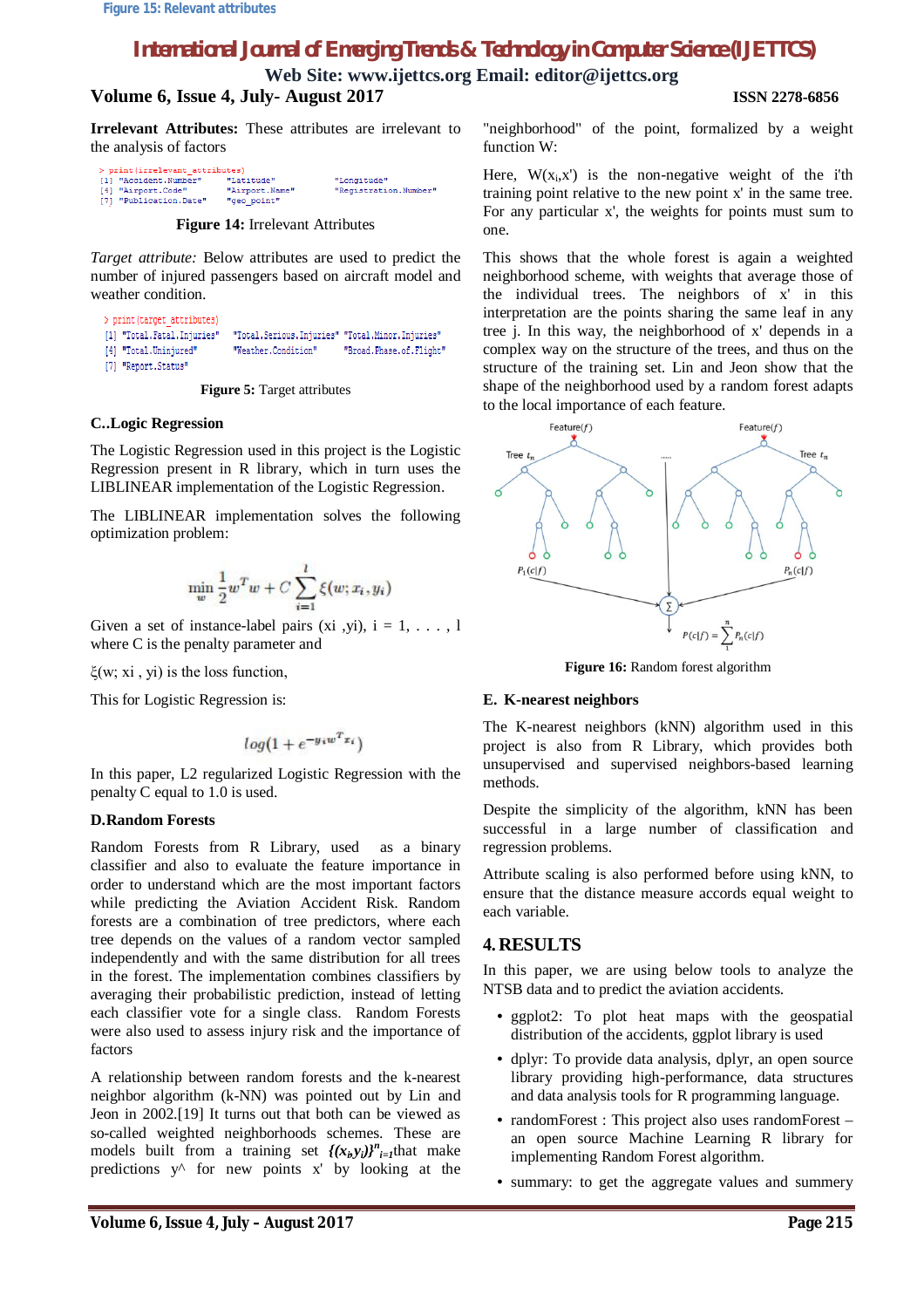**Web Site: www.ijettcs.org Email: editor@ijettcs.org**

# **Volume 6, Issue 4, July- August 2017 ISSN 2278-6856**

information of the accident data, summary function is used in this project

• data.table : An alternative way to organize data sets for very, very fast operations. Useful for big data/large data sets.

As shown in the Figure. The data set has nulls which will impact the data analysis. Removal of the nulls is done as follows

So, using mutate() method, all the nulls are removed as shown the figure.

| > dfp2 <- dfp %>% mutate(Total.Serious.Injuries = ifelse(is.na(Total.Serious.Injuries).0.Total.Serious.Injuries))<br>> dfp2 <- dfp2 %>% mutate(Total.Minor.Injuries = ifelse(is.na(Total.Minor.Injuries).0.Total.Minor.Injuries))<br>> dfp2 <- dfp2 *>* mutate(Total.Uninjured = ifelse(is.na(Total.Uninjured), 0,Total.Uninjured))<br>> dfp2 <- dfp2 %>% mutate(Total.Fatal.Injuries = ifelse(is.na(Total.Fatal.Injuries),0,Total.Fatal.Injuries))<br>$>$ head (dfp2 $(18:211)$ ) |  |  |  |  |
|------------------------------------------------------------------------------------------------------------------------------------------------------------------------------------------------------------------------------------------------------------------------------------------------------------------------------------------------------------------------------------------------------------------------------------------------------------------------------------|--|--|--|--|
| Total. Fatal. Injuries Total. Serious. Injuries Total. Minor. Injuries Total. Uninjured                                                                                                                                                                                                                                                                                                                                                                                            |  |  |  |  |
|                                                                                                                                                                                                                                                                                                                                                                                                                                                                                    |  |  |  |  |
|                                                                                                                                                                                                                                                                                                                                                                                                                                                                                    |  |  |  |  |
|                                                                                                                                                                                                                                                                                                                                                                                                                                                                                    |  |  |  |  |
|                                                                                                                                                                                                                                                                                                                                                                                                                                                                                    |  |  |  |  |
|                                                                                                                                                                                                                                                                                                                                                                                                                                                                                    |  |  |  |  |
|                                                                                                                                                                                                                                                                                                                                                                                                                                                                                    |  |  |  |  |
|                                                                                                                                                                                                                                                                                                                                                                                                                                                                                    |  |  |  |  |

**Figure 17:** Removing the NULLs and NAs

ggplot2: To plot heat maps with the geospatial distribution of the accidents, ggplot library is used







**Figure 19:** Data distribution

Every flight is different, but in some cases accidents follow well-formed patterns. Whether heedless, hapless, or simply clueless, pilots keep falling into the same traps that have snared others before them and that is the main motto of analysis in this paper. Weather can be a factor to have accidents.

IMC – Instrument Meteorological Condition - this means

$$
\hat{y} = \sum_{i=1}^n W(x_i, x')\, y_i
$$

flying in cloud or bad weather.

VMC - Visual meteorological conditions - It is an aviation flight category in which pilots have sufficient visibility to fly the aircraft.

**Injury Severity**: Below analysis shows the accidents against the injury severity.3. How many Air accidents happen based on the different types of injury and fatalities?



**Figure 20:** Accidents Analysis by Injury Severity

There were 21,063 Non-Fatal accidents, but 2,671 accidents where it was at least one fatality. See harts below.

**Phase of Flight Occurrences:** Below analysis shows the accidents against the phase of flight.

Many aviation occurrence reporting systems capture the phase of operation or the phase of flight in which the event that is to be reported occurred. Analyzing this factor, we are obtaining that accidents have mostly occurred when Landing is performed



Figure 21: Accidents Analysis by Flight Phase

# **5.CONCLUSIONS AND FUTUREWORK**

In this paper, the proposed analysis method for aviation data gives the various predictions of the data. As the data is to analyze the existing accidents, based on this results, prediction of the accidents severity based on various conditions like weather, flight model and making tear sets.

This analysis is very helpful to reduce the future accidents. In this paper, various analyzations have been provided with respective to weather, flight making model, making year, coordination's so that the impact of an accidents can be